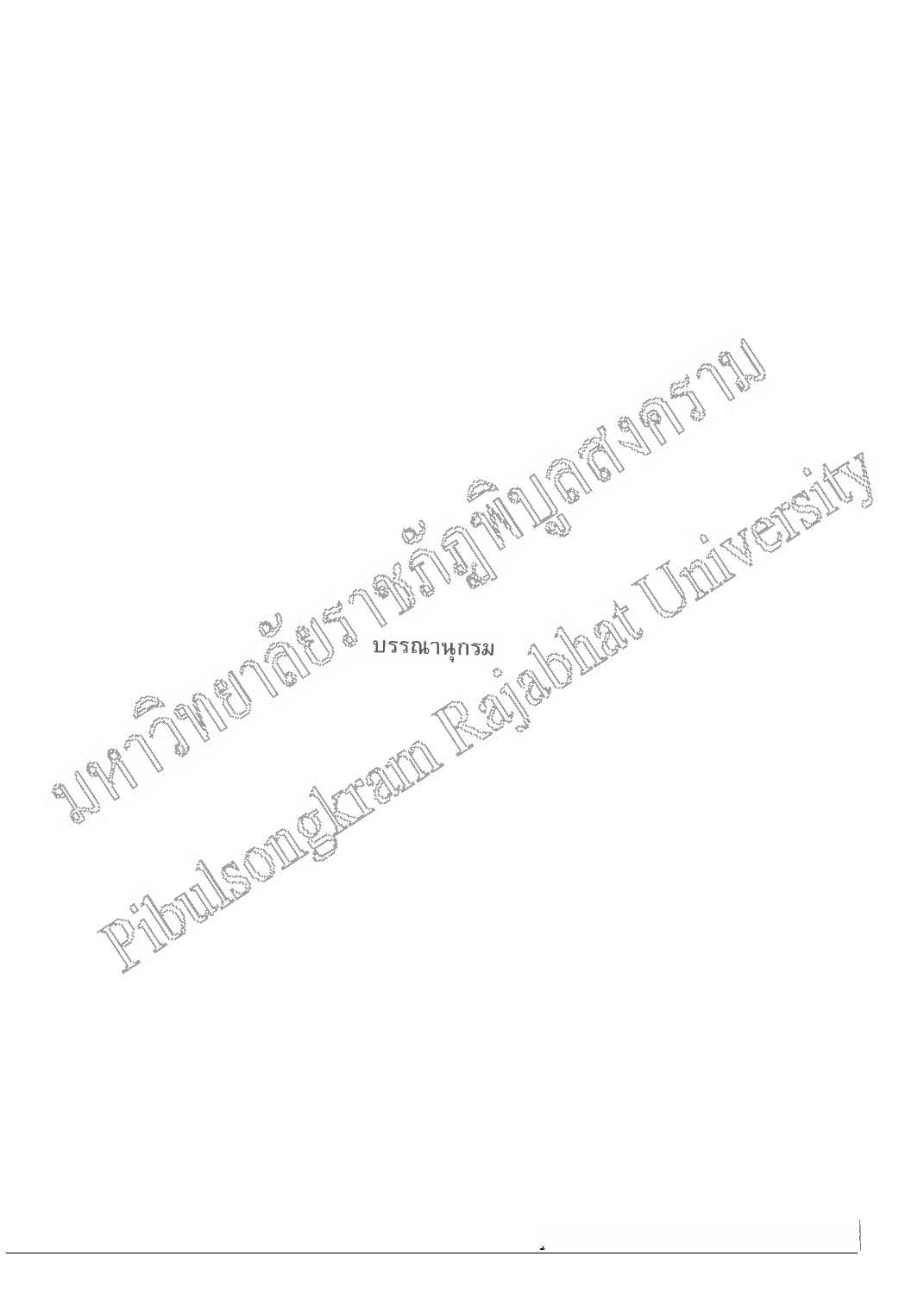## บรรณานุกรม

- คณะกรรมการปฏิรูประบบบริหารการศึกษาในกระทรวงศึกษาธิการ. (2542). **การปฏิรูประบบ** การบริหารการศึกษาในกระทรวงศึกษาธิการ. กรุงเทพมหานคร : บริษัทเซเว่น พริ้นติ้ง กรุ๊ป จำกัด.
- จรัสศรี ธรรมจิด และคณะ. (2545). การศึกษาควา<mark>มพร้อมในการมีส่วนร่วมตามภ</mark>ารกิจ<sub>ะ</sub> การบริหารโดยใช้โรงเรียนเป็นฐาน ตามทัศนะของคณะกรรมการสัญน ศึกษาขั้นพื้นฐานโรงเรียนกรมสามัญศึกษาจังหวัดตาก. การศึกฐาคันคว้า ด้วยดนเอง มหาวิทยาลัยนเรศวร.
- จิรวัฒน์ อินทภาษิดและคณะ. (2545). การศึกษาสภาพการน์รึหารโดยใช้โรงเรียน เป็นฐานของโรงเรียนมัธยมศึกษา สิงกัดสงินกิจานสามัญศึกษาจังหวัด กำแพงเพชร. การศึกษาค้นคว้าตัวยุดนเอง พิหาริหญิตัยนเรศวร.
- เจนวิทย์ ทองรุ่ง และคณะ. (2544). การศึกษาทศินะต่อการพัฒนาการศึกษาของ คณะกรรมการสถานศึกษาขึ้นพื้นฐานในโรงเรียนประสมศึกษาให้งกัด สำนักงานการประถมศึกษาจังหวัดพิจิตร. การศึกษาสั้นคว้าด้วยดนเอง มหาวิทยาลัยมเร็ตวร.
- เสือก้อน (2549) การบริหารการจัดการโต้ยุใช้โรงเรียนเป็นฐาน. (ออนไลน์). นิพนธ์ A PAWIL : http://www.gened.moe.gov.h/agroup\sbm/sbm.htm บุญรุฮด (ริงห์โดช และคณะ. (2546). การศึกษาคริวัยเข้าใจและเจตคติต่อการบริหารโดย ใช้โรงเรียนเป็นฐานของค์ ไส้งกัดกรมสามัญศึกษาจังหวัดพิษณุโลก. การศึกษาค้นคว้าติ้งผู้ดนิ้งยังนี้หาวิทยาลัยนเรศวร.
- ้วิจิตร ศรีสอ้าน. (2523) เอ็นสารการสอนชุดวิชาหลักและระบบบริหารการศึกษา หน่วย ที่ 1,5 (กุลินทัพมหานคร : อมรินทร์การพิมพ์
- สำนักงานคณะกรรมการการศึกษาแห่งชาติ. (2545). พระราชบัญญัติการศึกษาแห่งชาติ ่ \&<br>พ.ศ. 2542 และที่แก้ไขเพิ่มเติม (ฉบับที่ 2) พ.ศ. 2545. กรุงเทพมหานคร : บริษัท พริกหวานกราฟิก จำกัด.
- สำนักงานเลขาธิการสภาการศึกษา. (2546). รูปแบบการบริหารโดยใช้โรงเรียนเป็นฐาน : ประสบการณ์ที่คัดสรรโรงเรียนในโครงการโรงเรียนปฏิรูปการเรียนรู้. กรุงเทพมหานครฯ : ห้างหุ้นส่วนจำกัด วี ที ซี คอมมิวนิเคชั่น.
- ูเสริมศักดิ์ วิศาลาภรณ์และคณะ. (2541). การกระจายอำนาจการบริหารและการจัดการ **ศึกษา**. กรุงเทพมหานคร : สำนักงานคณะกรรมการการศึกษาแห่งชาดิ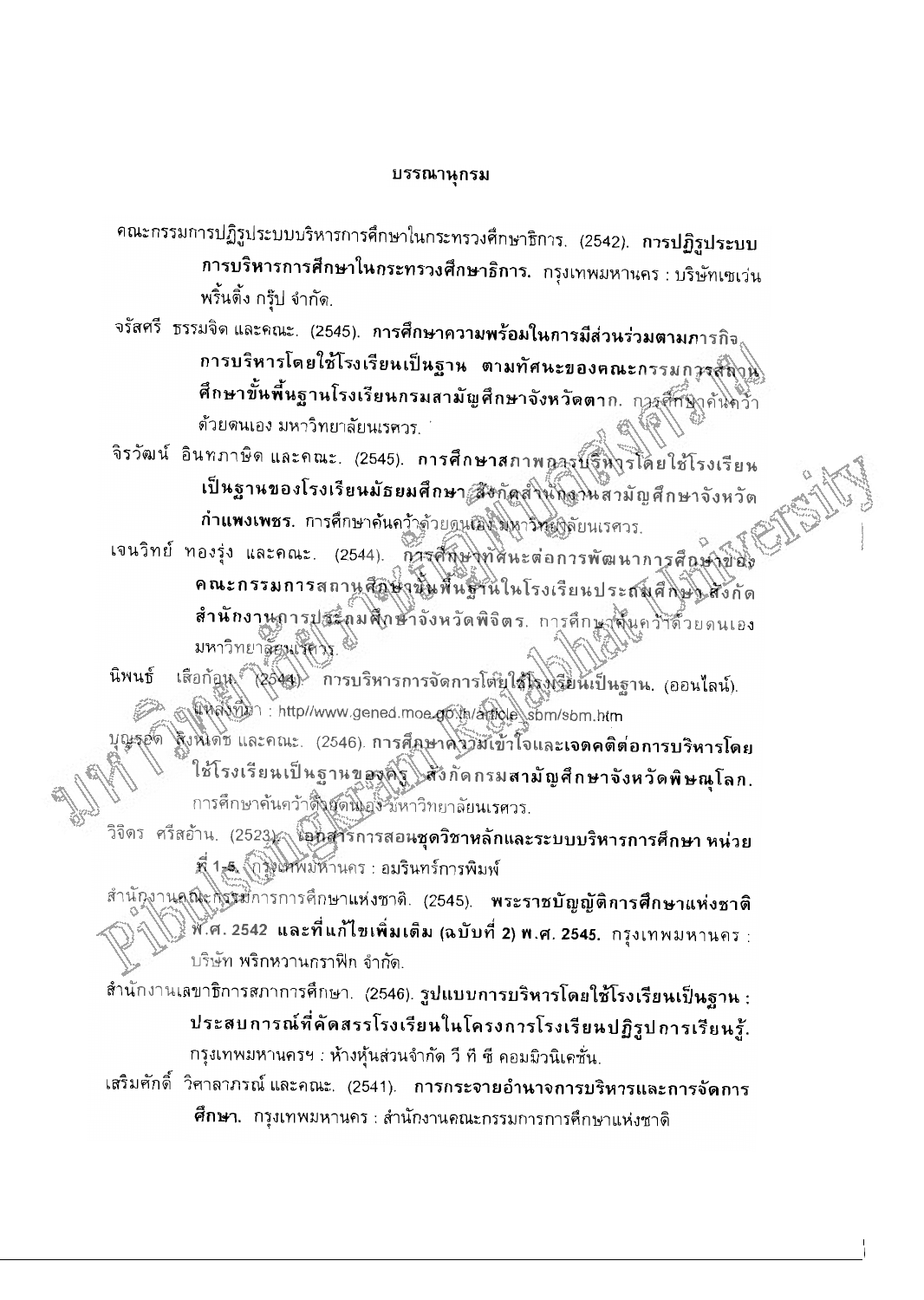อุทัย บุญประเสริฐ. (2543). **การศึกษาแนวทางการบริหารและการจัดการศึกษาของ**  $~$ สถานศึกษาในรูปแบบการบริหารโดยใช้โรงเรียนเป็นฐาน(School – Based Management ). กรุงเทพมหานคร : โรงพิมพ์คุรุสภาลาดพร้าว

Assessment of School-Based Management. (1996). How School Make School-Based Management Work. (Online). Available URL : http//www.ed.gov/pubs/SER/ SchbasedMgnt/makework.html

Caldwell, B. (1990). "School - Based Decision Making and Management : International Development." In Chapman, J. (eds.) School - Based Decision Making and Management. London : Falmer Press.

Carr, Margaret N. (1998). Forms of School - Based Management \Working and Planning With your School Site - Based Management Team. (Online). Available URL : http//www.ldanati.org/articles/seab/carros.htm

Cheng, Yin Cheong. (1996). School Effectiveness and School - Based Management : A Mechanism for Development. London : Falmer Press.

Cotton, Kathleen, (2001). School Based Management, Northwest Regional Education Laboratory.<sup>8</sup>

David, Jane L. (1996). The Who, What, and Why of Site - Based Management." Educational Leadership. 53, 4 (December 1996) 1996) : 4-9. Florida, Department of Education. (1998). Strategies for School-Based Management. (Online). Available URL : http//www.osi.fsu.edu/waveseries/html.versions/ wave8.htm

Heman, Jerry J. and Herman, Janice L. (1992). "Educational Administration : School Based Management." Clearing house. 65, 5 (May-June 1992) : 261-263. Leithwood, Kenneth and Maenzies, Teresa. (1998). "Form and Effects of School - Based Management : A Review." Educational Policy. 12, 3 (May 1998) : 1-21.

Myers, Dorothy and Stonehill, Robert. (1993). School - Based Management, The Office of Research, Office of Educational Research and Improvement the,U.S. Development of Education.